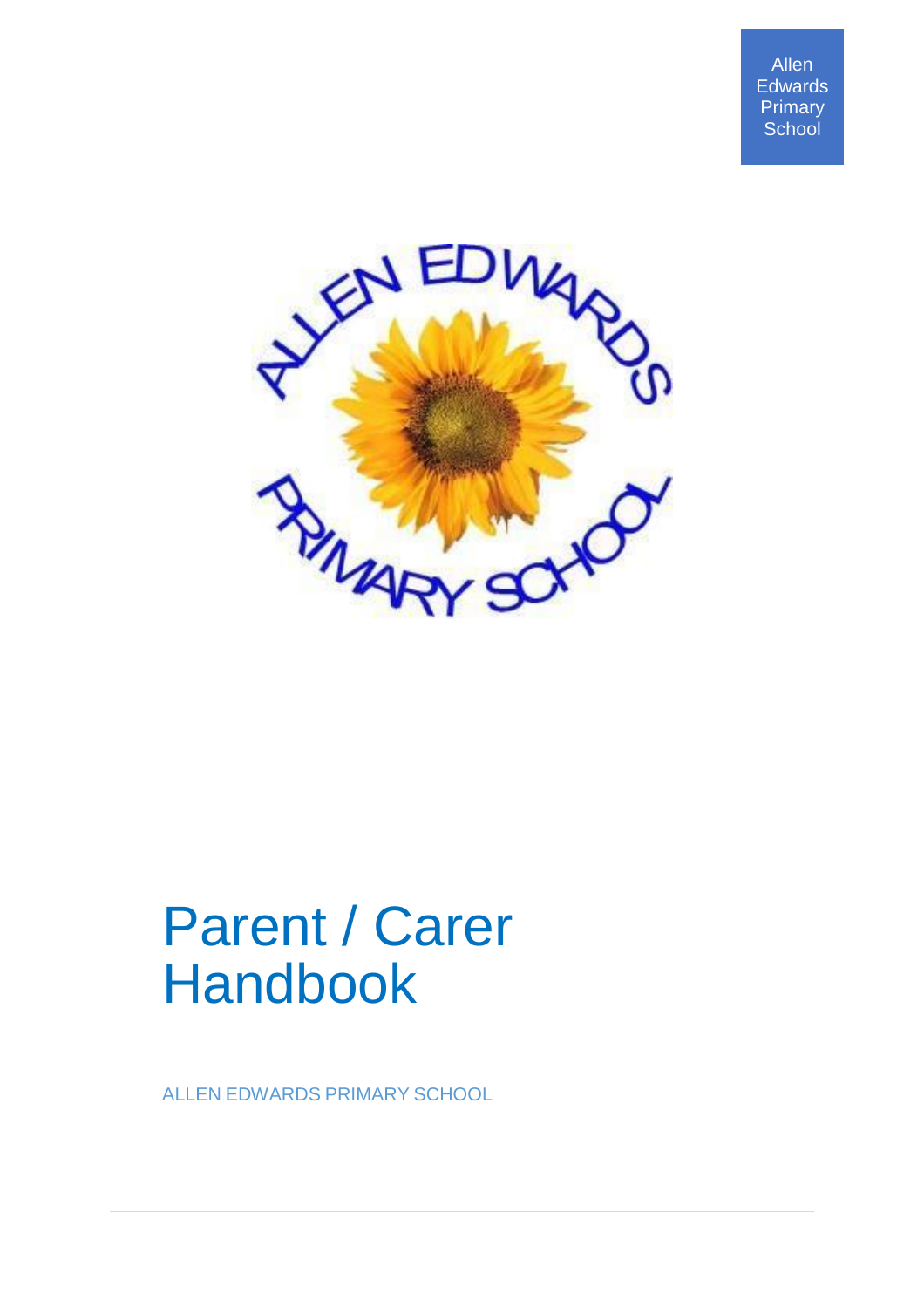

### **Contents**

| <b>Welcome</b>                                                                         | $\boldsymbol{2}$ |
|----------------------------------------------------------------------------------------|------------------|
|                                                                                        | $\mathbf{2}$     |
| <b>Our Aims</b>                                                                        | $\mathbf{2}$     |
| <b>British Values</b>                                                                  | 3                |
| <b>School Information</b>                                                              | 4                |
| <b>Parent Contact Details</b>                                                          | 4                |
| <b>Online Payments</b>                                                                 | 4                |
| <b>Uniform</b><br>Nursery, Reception and Year 1<br><b>Ordering Uniform for Parents</b> | 4<br>4<br>5      |
| <b>Admissions</b>                                                                      | 5                |
| <b>Attendance and Punctuality</b>                                                      | 6                |
| <b>Attendance</b>                                                                      | 6                |
| <b>Punctuality</b>                                                                     | $6\phantom{1}6$  |
| <b>Registration</b>                                                                    | 6                |
| <b>Absences from School</b>                                                            | $\overline{7}$   |
| <b>Requesting Leave</b>                                                                | $\overline{7}$   |
| <b>Assemblies</b>                                                                      | 8                |
| РE                                                                                     | 8                |
| <b>Water Bottles</b>                                                                   | 8                |
| End of Day / After School                                                              | 9                |
| <b>Wrap Around Care</b>                                                                | 9                |
| <b>Enrichment Activities</b>                                                           | 9                |
| <b>Trips</b>                                                                           | 10               |
| <b>Special Education Needs</b>                                                         | 10               |
| <b>Medicines and First Aid</b>                                                         | 10               |
| <b>School Lunches</b>                                                                  | 10               |
| <b>Class Dojo</b>                                                                      | 11               |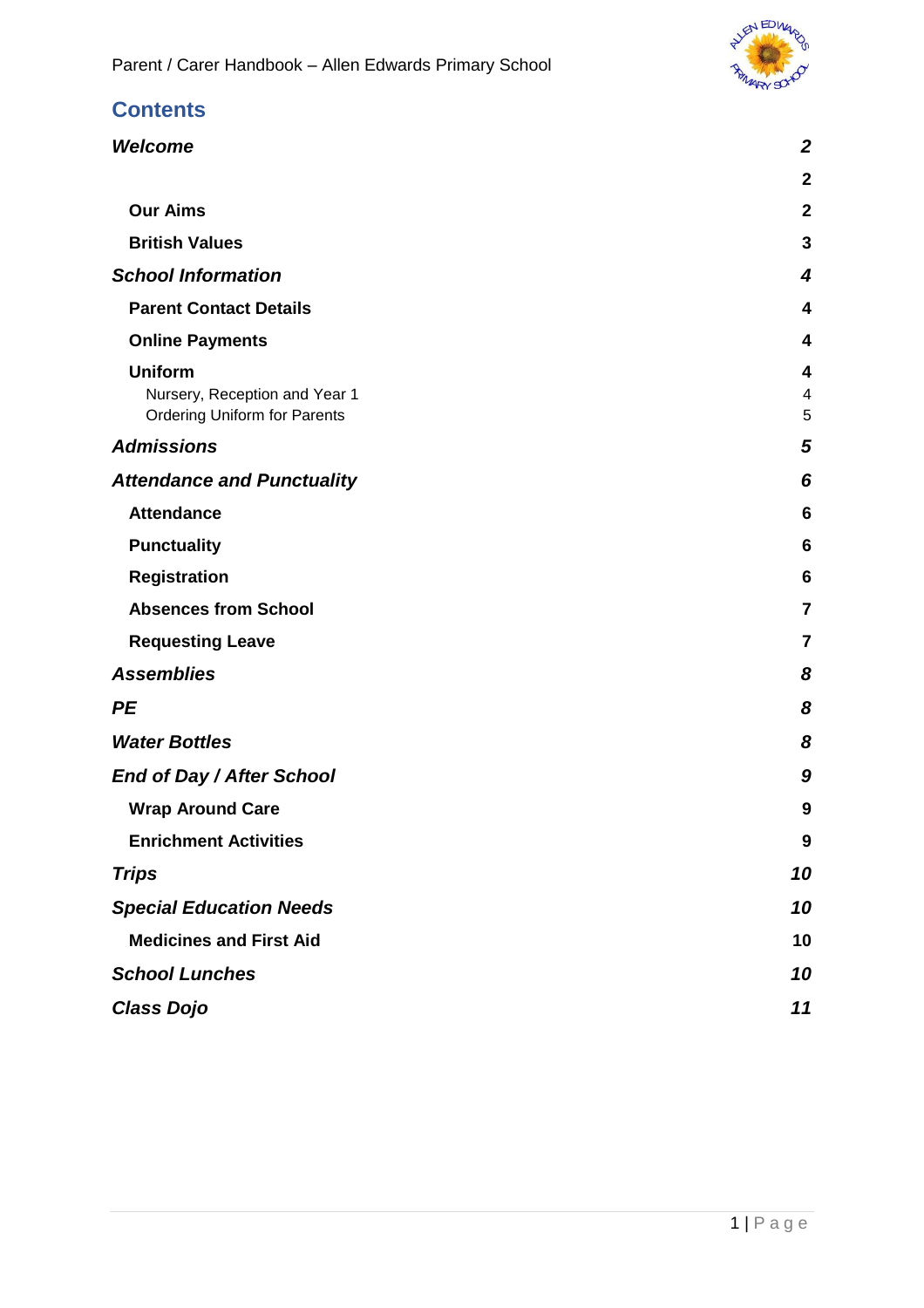

### Welcome

<span id="page-2-1"></span><span id="page-2-0"></span>At Allen Edwards, we aim to provide the highest standards of education in an inclusive environment, through effective teaching and learning.

We believe that learning should be purposeful, exciting and challenging and we aim to achieve this through a curriculum which is broad, balanced and relevant and is underpinned by 5 key drivers (Possibility, Community, Resourcefulness, Collaboration and Communication), which we believe are the steps needed for our children to become successful and independent learners. These key drivers are embedded in our school aims and underpin our work as a school and in the community that we serve.

The promotion of pupil's spiritual, moral, social and cultural development is at the heart of our school curriculum and demonstrated in our school ethos and values of **honesty, respect, tolerance, kindness and trust.**

#### <span id="page-2-2"></span>**Our Aims**

We aim to develop confident learners who take ownership of their learning, are proud of their achievements, are well prepared for life in Modern Britain and understand the *possibilities* ahead of them.



Through positive attitudes and partnerships, we endeavour to develop the whole child, meeting

individual needs in a safe and secure environment. We are a *community* of learners and we will work together to maintain a safe and stimulating learning environment, develop an awareness of wider global issues and through our curriculum make strong links with our local and wider communities.

We aim to promote *resourcefulness* in our learners through encouraging resilience, risktaking and problem solving skills, developing learners' confidence and ensuring that kindness, respect and tolerance is shown towards others.

*Collaboration* and positive partnerships with individual children, the whole class, our colleagues, with governors, parents and the wider community will lead to effective teaching and learning, high standards and successful learning.

Effective *communication* is embedded across our curriculum and our school life and we aim to ensure all learners can communicate effectively with a range of audiences confidently and responsibly. The school's communication with all stakeholders is key to the success of our school and we aim to ensure all stakeholders have a strong voice within the school.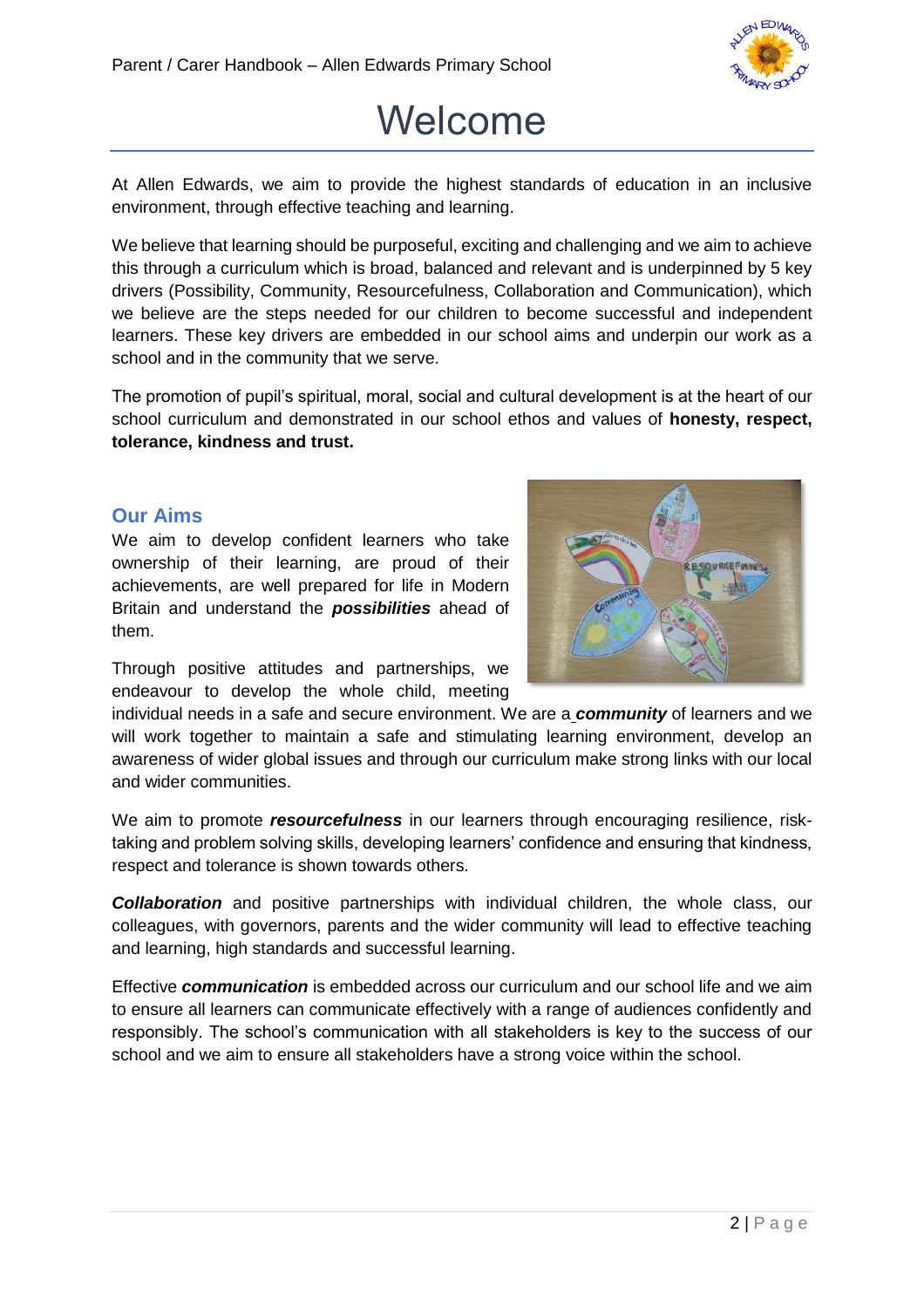

#### <span id="page-3-0"></span>**British Values**

The 5 British Values are:

● **Democracy**

**Individual Liberty** 

● **The Rule of Law** 

- **Mutual Respect**
- **Tolerance of others of different faiths and belief**

As a school that serves a richly diverse community, we take our responsibility to promote community cohesion, generate a respect for difference and individual rights seriously. Through our Values and Ethos, Allen Edwards ensures that British Values flow throughout the school, in all that we believe and do as a community school.

### Individually Strong, Collectively Stronger



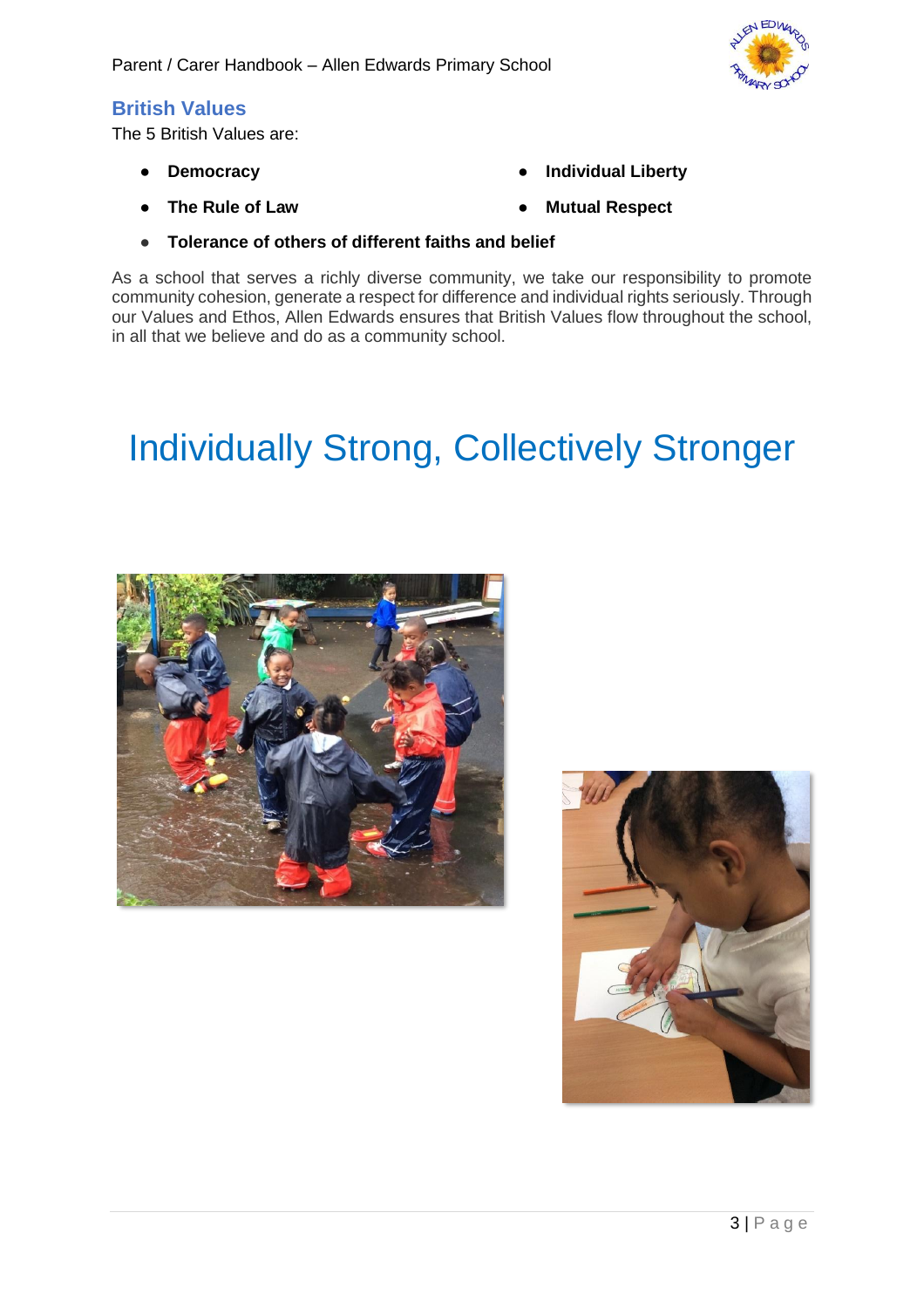

### School Information

#### <span id="page-4-1"></span><span id="page-4-0"></span>**Parent Contact Details**

It is imperative that we always have correct and up to date contact details for all parents or carers including emergency contacts. In line with Keeping Children Safe in Education, we must have at least 3 contact numbers for your child.

If you do change your contact details, please complete a "Change of Information" form in the school office.

#### <span id="page-4-2"></span>**Online Payments**

The school operates an online management payment system. You are able to pay for all school related items through our SIMS Pay package.

The system is very simple and user friendly, all you need to do is to request a code and selfhelp handbook form the school office to begin. If, however, you do encounter any difficulties the office staff would be more than happy to assist you, an appointment can be booked with them Monday – Wednesday 10-2pm.

#### <span id="page-4-3"></span>**Uniform**

It is important that children always come to school in their correct school uniform.

Our uniform items and colours are:

- Blue sweatshirt/cardigan with Allen Edwards logo
- Black trousers/skirts or pinafore dresses
- White polo shirt/school shirt/plain white t-shirt
- School shoes in black. Boots may be worn in the winter months but these must be black/dark coloured and flat-soled or alternatively plain black trainers
- PE T-shirt with logo
- PE shorts or black jogging bottoms (When children have PE, they can come to school in their PE kit. If they wish to wear trainers that are not all black, these must be carried to school in their bag and they can change into them for the PE lessons only).
- Summer Dresses in blue when appropriate.

Please ensure that all clothing has your child's name in it. This helps to return lost items to their respective owners.

#### <span id="page-4-4"></span>**Nursery, Reception and Year 1**

Outdoor learning is an integral part of the EYFS and early Year 1 curriculum therefore children need to have suitable clothing in order for them to access this.

We recommend that all children bring a pair of Wellington boots and a waterproof outer jacket or coat which can be kept in school.

A further suggestion is that children keep one full change of clothes permanently in school. Footwear should be suitable for both indoor and outdoor wear with wellies for rainy weather.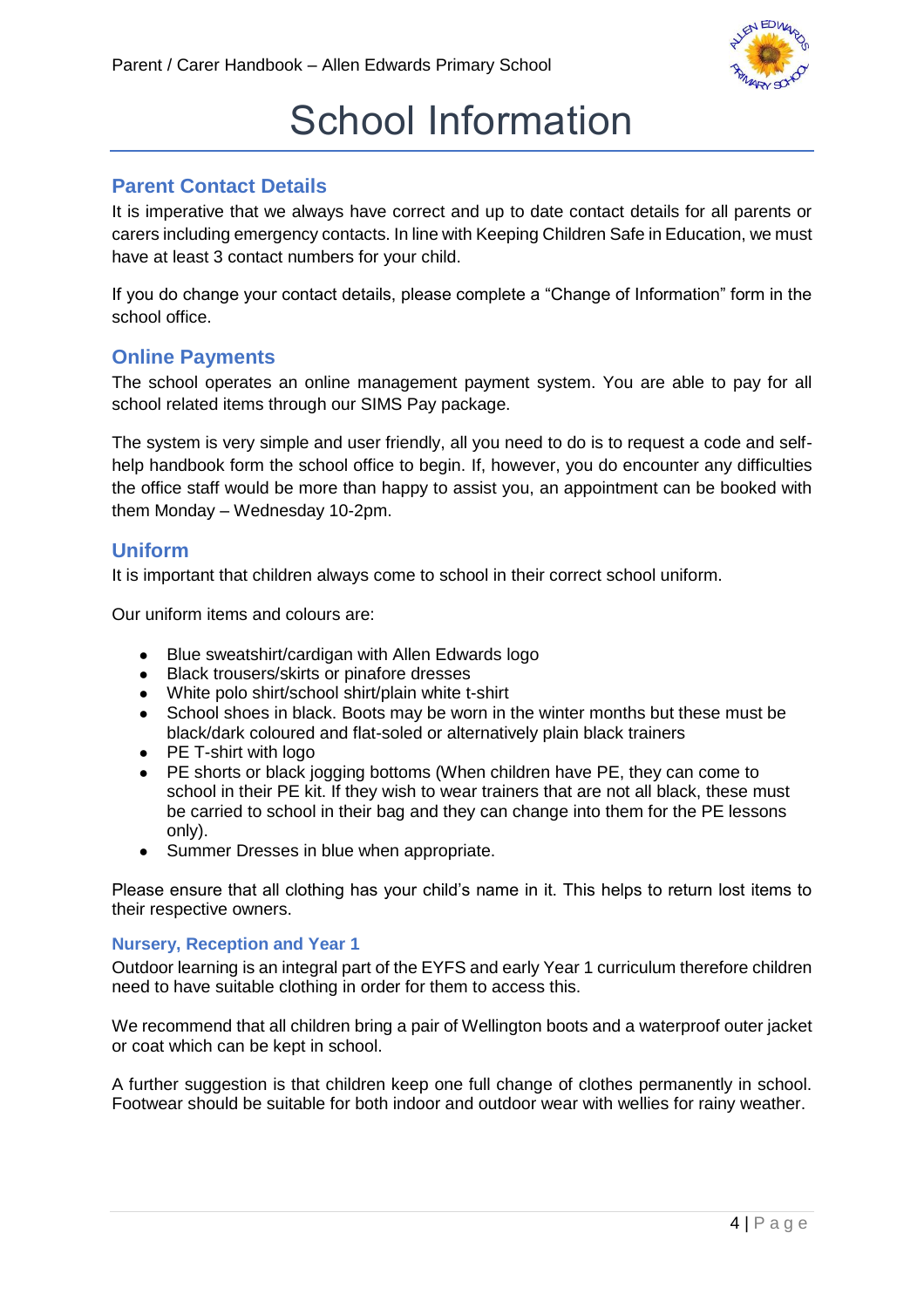

#### <span id="page-5-0"></span>**Ordering Uniform for Parents**

Our school uniform provider is called "I & A Fashions". All information about the company can be found on our website, along with our full uniform list. The school adopts a strict uniform policy incorporating a summer uniform option which is black shorts or checked blue and white dresses. When orders are placed the items are delivered to school for you to collect or you can opt for home delivery for a fee.

### Admissions

<span id="page-5-1"></span>As a maintained school, we follow the admissions guidance set out by Lambeth Council. We operate a single entry point in September for our Reception and Nursery children. Our nursery consists of both full-time and part-time places and we accept children after their 3rd birthday.

If parents are not eligible for a full-time nursery place but would still like one, we offer a "Top-Up" option at £10 per hour. For all casual admissions (Yr1-6), parents need to apply via

Lambeth Council. The school holds regular open days for prospective parents, alternatively you can book an appointment to view the school at your convenience.



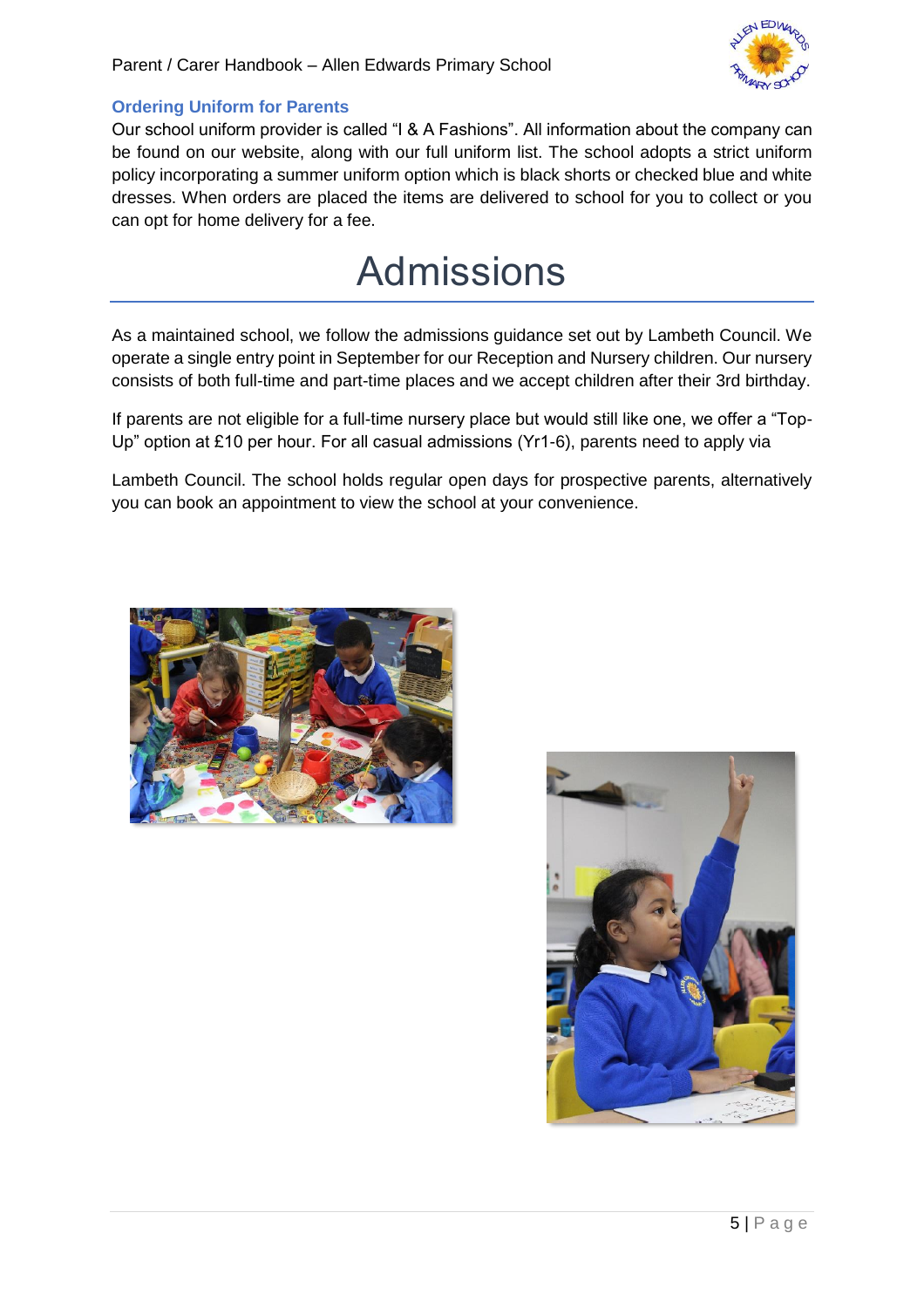

### <span id="page-6-0"></span>Attendance and Punctuality

| <b>Nursery Morning</b>   | 08.55 | $\overline{\phantom{0}}$ | 11:55 | <b>Morning Session</b>   |
|--------------------------|-------|--------------------------|-------|--------------------------|
|                          | 11:55 | -                        | 12:30 | Lunch                    |
| <b>Nursery Afternoon</b> | 12:30 | $\overline{\phantom{0}}$ | 15:30 | <b>Afternoon Session</b> |
| <b>Reception</b>         | 08.55 | ÷                        | 12:00 | <b>Morning Session</b>   |
|                          | 12:00 | $\overline{\phantom{0}}$ | 13:00 | Lunch                    |
|                          | 13:00 | $\overline{\phantom{0}}$ | 15:30 | <b>Afternoon Session</b> |
| <b>KS1/KS2</b>           | 08.55 | ÷                        | 09:10 | <b>Registration</b>      |
|                          | 09:10 | $\equiv$                 | 10:40 | <b>Lessons</b>           |
|                          | 10:40 | -                        | 11:00 | <b>Break</b>             |
|                          | 11:00 | $\overline{\phantom{0}}$ | 12:30 | <b>Lessons</b>           |
|                          | 12:30 | $\equiv$                 | 13:30 | Lunch                    |
|                          | 13:30 | $\equiv$                 | 15:30 | Lessons                  |

**Entry and Exit points are via Paradise Road Gate. The School gate opens at 8:45am and closes at 8:55am promptly. Children should go straight into their class from the playground. At the end of the day, gates open at 3:20pm. Members of staff will always be on the school gate to greet pupils and parents at the beginning and end of the day.** 

#### <span id="page-6-1"></span>**Attendance**

No holidays should be taken during term time. Please check school term dates when making travel arrangements.

#### <span id="page-6-2"></span>**Punctuality**

Late arrival: The register closes at 9:10am. Attendance after this time is marked as Late. After 9.30 am this will be treated as unauthorised absence. This is the guidance schools have to follow from Lambeth. Please ensure that your child/children are in school by no later than 8:55am. If they come by themselves, please ensure that they leave with sufficient time to arrive on foot or to allow for journey times on public transport/known traffic delays.

Late collection: Children should be collected promptly. If children are still uncollected from the playground by 3:35pm, they will go to wait in the school office area and parents will need to access this via the main entrance to the school.

#### <span id="page-6-3"></span>**Registration**

Registers are legal documents open for scrutiny by external agencies. The marking of registers takes place at the start of the morning and afternoon sessions The symbol / should be used for present and N for absent.

The registers are closed at 09:10 and 13:40 and should be saved in SIMs. If a child arrives after that time, they will be recorded as late and absent if arriving after 9:30am. An explanation is required for late arrivals. If your child is late more than 3 times in a term, this will be followed up with a meeting with the Attendance Team.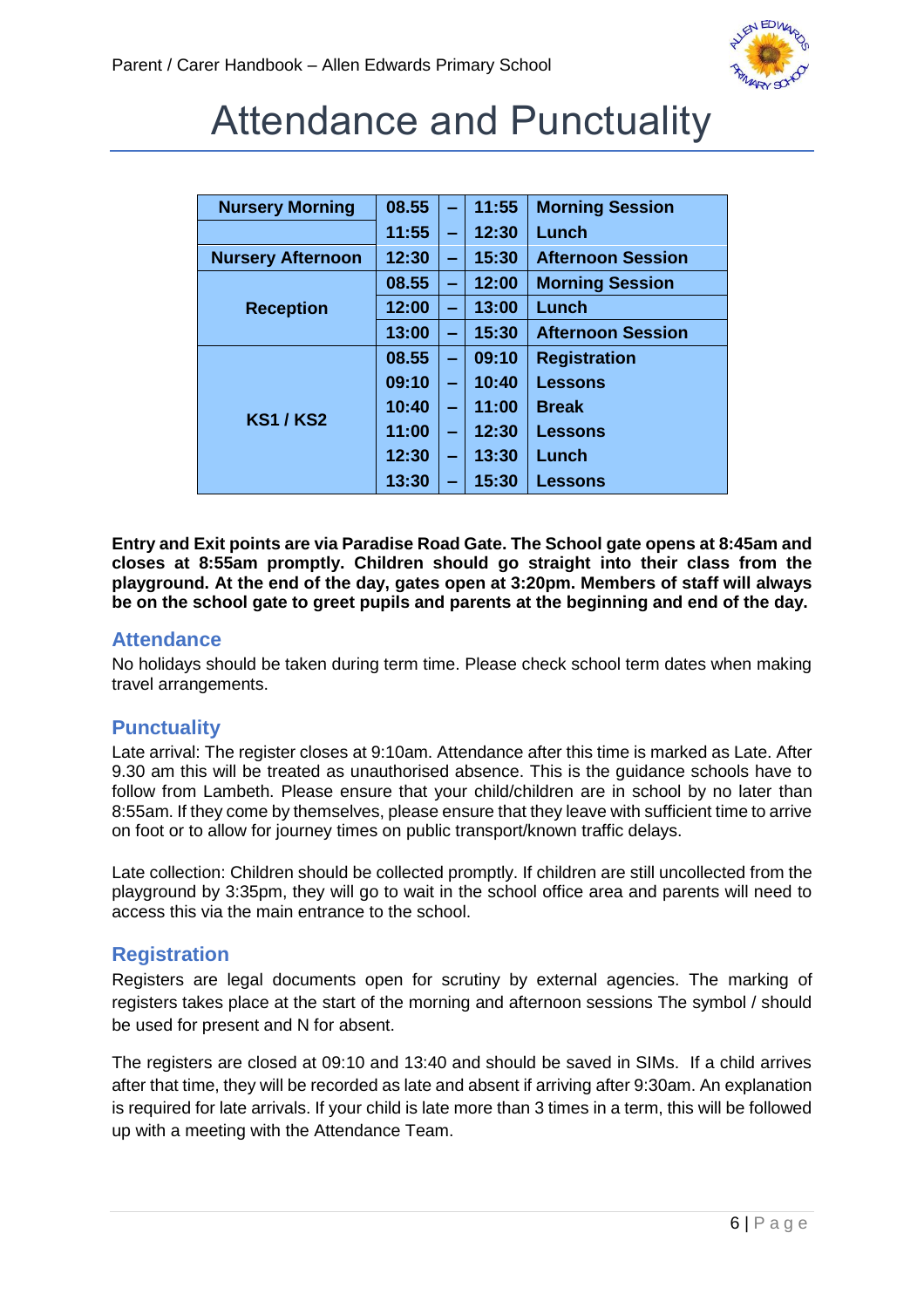

#### <span id="page-7-0"></span>**Absences from School**

If your child will be absent from school, please call the office before 9:00 am to inform us. It would also help if you could give an indication of how long your child will be off school, otherwise you will need to call in every morning to let us know that they will not be in.

For any absences of up to a week, there needs to be a letter by the parent upon the child's return and any absences over a week must be accompanied by a form of medical evidence, e.g. a doctor's note, prescription, appointment card etc.

We will notify you via letter if your child is at risk of falling below 90% attendance, which is considered as a persistent absentee. If your child's attendance continues, we will follow our attendance procedures and you will be invited in for a meeting to see how we as a school can support this.

**Covid-19:** If the absence is due to self-isolation due to Covid-19 symptoms, please notify the office. Covid-19 guidelines in regards of school absences will be updated regularly via Dojo (parent messaging service) or via the school website.

#### <span id="page-7-1"></span>**Requesting Leave**

Requests for special leave of absence in term time must be made in writing as soon as possible. Parents can write the letter themselves or alternatively there is a form to complete in the school office. Only if agreed by Head teacher or Assistant head teacher for Inclusion will it be authorised.

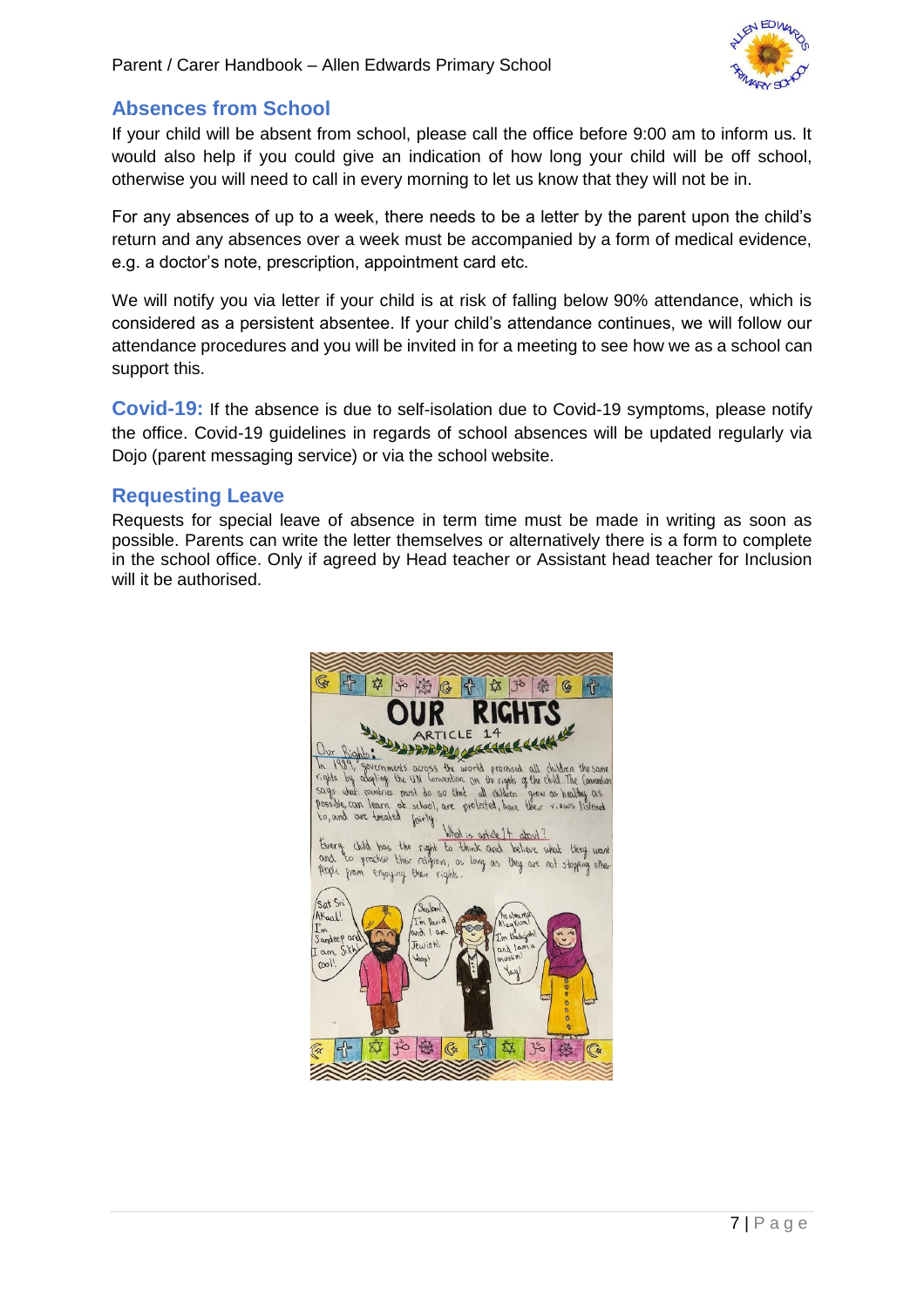

### Assemblies

<span id="page-8-0"></span>An assembly is held most days and takes different forms. We aim to teach the children to value all religions and beliefs and develop their own moral sense. Every Friday, we have whole school assembly in which we celebrate children's achievements as 'Stars of the Week' for their class work, highest attendance awards for each Key Stage and a Headteacher award each term.

From September 2021, assemblies will resume as whole school assemblies and will take place at 9:10am for years 2-6. (Year 1 pupils will join assemblies usually after the Christmas break). Reception and Nursery will join the school for class sharing assemblies as well as the weekly celebration assemblies.



<span id="page-8-1"></span>Every year group from Year 1 to Year 6 have a dedicated two hour PE slot on their class timetables. Children are asked to come to school in their PE kit on their PE day ensuring that they wear black trainers/shoes during the day and changing to PE shoes for their sessions.

Nursery, Reception, Nurture and the Autism Base also have set PE slots.

### Water Bottles

<span id="page-8-2"></span>Children are asked to bring in a water bottle with their named clearly marked on the side. Children are free to drink from their water bottles in the classroom and are able to fill them up using the fountains around school.

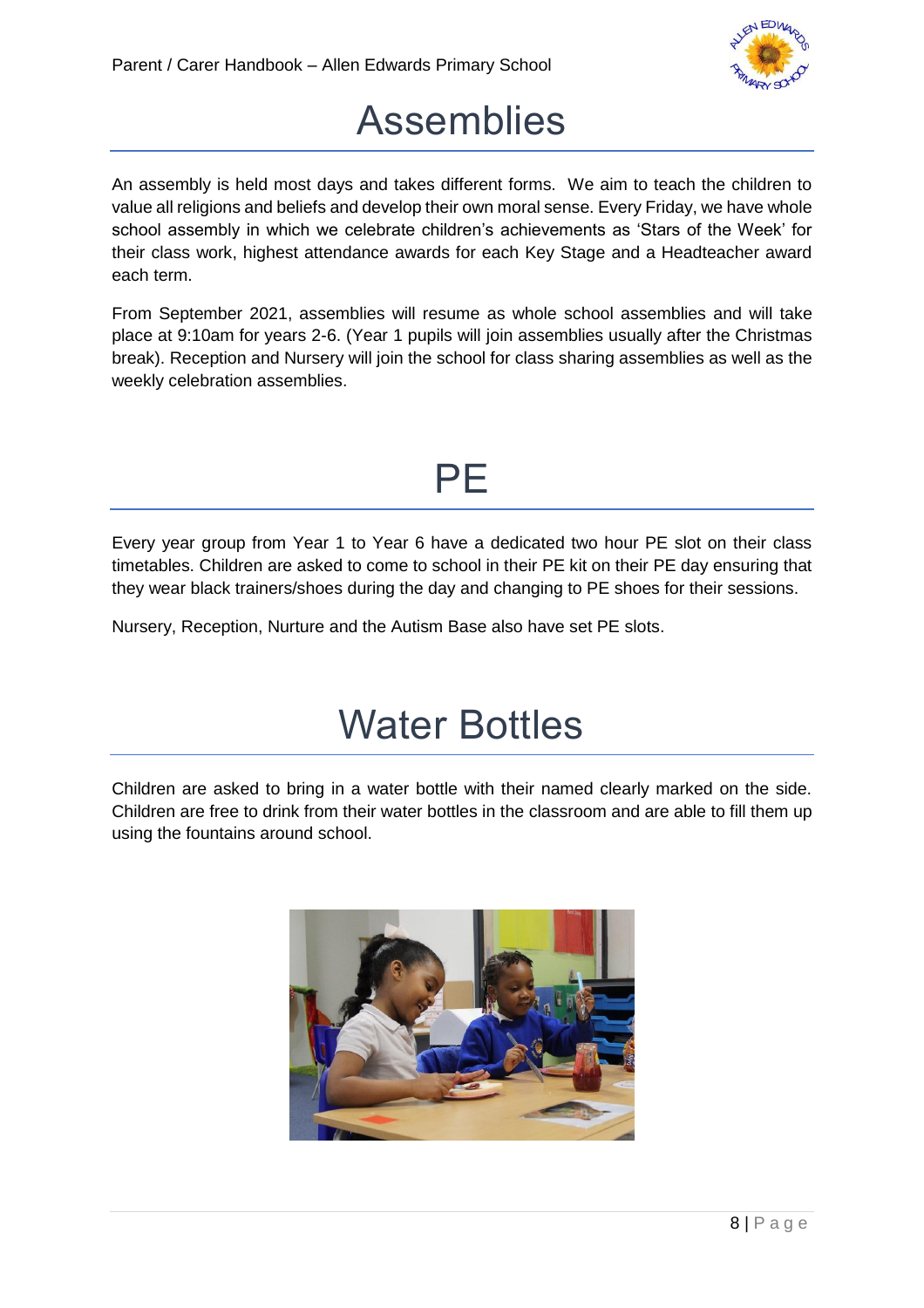

### End of Day / After School

<span id="page-9-0"></span>Children in Nursery and Reception classes, MUST BE PICKED UP BY AN AUTHORISED PERSON (16 years and over).

In Year 1 and 2 children must be collected by a responsible person from the classroom door. In Year 3 and 4 children must be collected by a responsible person at the designated area in the KS2 playground. For these year groups, if the person collecting is under 16, there is a form that you will need to complete to provide consent.

Year 5 and 6 parents must make arrangements to meet their children or give permission for them to walk home unaccompanied.

It is important that parents and carers keep school informed about who is collecting children and any changes. If parents give permission for their child to travel home alone or with a sibling, they must complete one of two forms, available at the school office.

Parents will complete a consent form when their child starts at Allen Edwards Primary School. This highlights who is able to collect their child from school. If there are any changes to this information, it is important that parents speak to the class teacher prior to anyone new collecting their child.

If for any reason, parents/carers are late collecting their child/children please try and contact the school office as soon as possible to inform them as to what time you will arrive. This will ensure that provision is put in place. The collection point for late collection is outside the school office.

The expectation is that parents should be prompt collecting children at 3:30pm.

#### <span id="page-9-1"></span>**Wrap Around Care**

Our extended services provision for families consists of a Breakfast Club, a variety of after school enrichment activities (available for students from Yr1-Yr6) and an After School Club. Our Breakfast club starts at 7.30am and costs £2 per day. The After-School Club (Sunflower Club) runs from the end of the school day at  $3:30 \text{pm} - 5:45 \text{pm}$  at a cost of £7 per day.

#### <span id="page-9-2"></span>**Enrichment Activities**

All clubs are run onsite and are normally after school for one hour. A full list of clubs and prices can be found on our website.

Letters with all details and how to apply for activities are sent out on a half termly basis. Breakfast and Sunflower application forms are available from the school office and also downloadable from our website.

Once you have signed your child up for an activity and paid online, the school will not be able to issue any refunds if your child decides to no longer attend.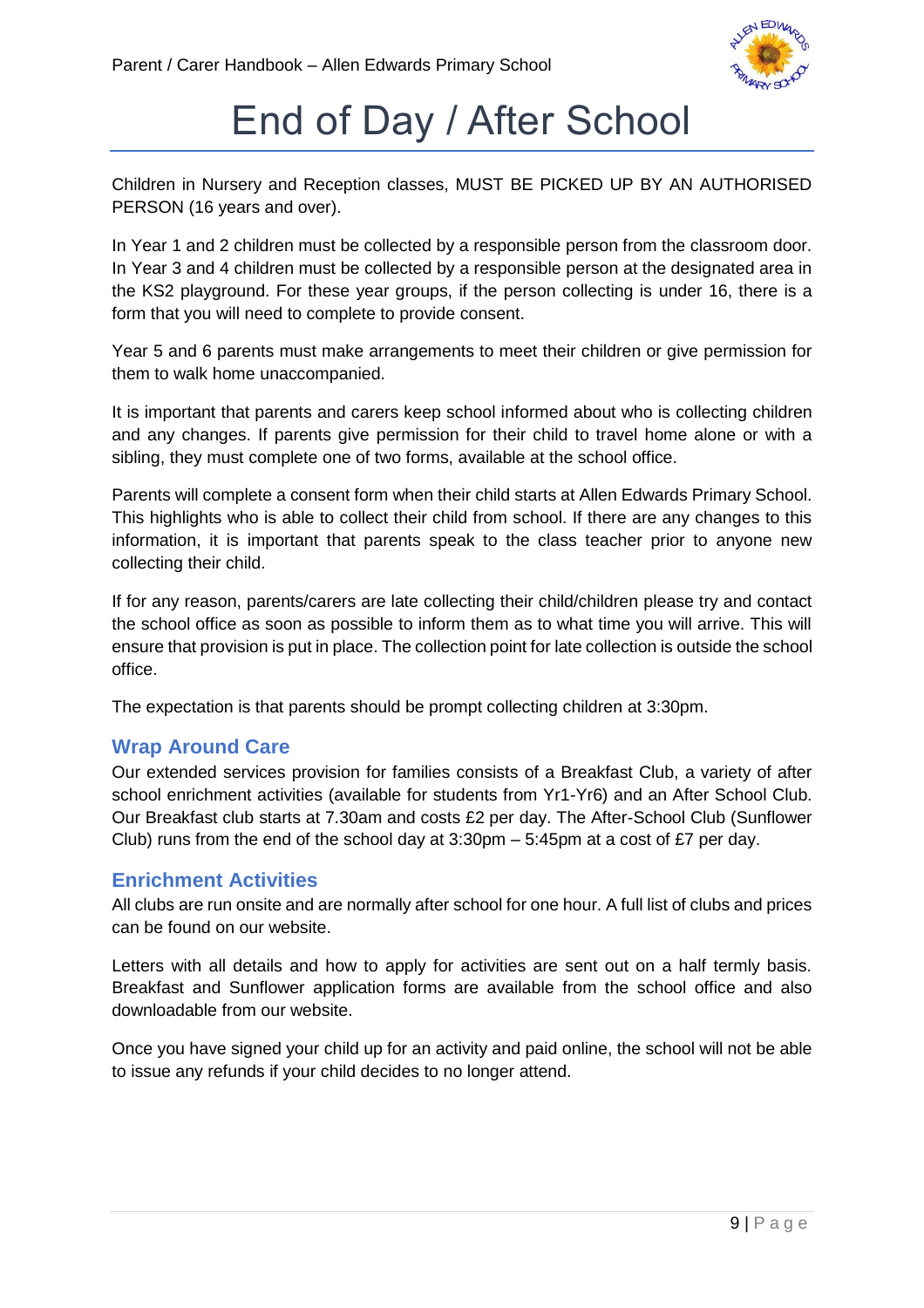

### **Trips**

<span id="page-10-0"></span>Throughout the year, all classes will go on trips as part of the learning experience.

For trips that occur in the local area, consent for these trips is given via the consent form completed online via the Google consent form. For trips further afield, teachers will send home consent slips and no child will be allowed to go on an outing without parental consent.

Some trips may incur a small contribution from families which can be paid at the school office or to the class teacher. All trips are risk assessed by the school before children are allowed to go.

### Special Education Needs

<span id="page-10-1"></span>The school has a Special Educational Needs and /or Disabilities Policy (SEND) which sets out the principles and practice followed by the school. This policy is reviewed regularly in a process that involves staff and governors. The school will meet the needs of children with the following SEND:

- **∙ Communication and interaction**
- **∙ Social, mental and emotional health**

**∙ Cognition and learning** 

**∙ Sensory /physical**

At Allen Edwards, we have an Autism Resource Base to support children with specific needs to ensure that they can access mainstream provision.

#### <span id="page-10-2"></span>**Medicines and First Aid**

Our school has many first aiders who are all qualified to administer medicine for children. There is a form in the main school office and the form is also downloadable from our website to fill in for this process.

In certain circumstances, the school may turn down a request to administer medicine, in such cases parents will be notified as to why.

<span id="page-10-3"></span>All children with asthma and severe allergies require a care plan and must have two inhalers and Auto-injectors pens on site at all times.

### School Lunches

Children have the option of having a hot lunch from school or being provided with a packed lunch from home. We are a healthy school and promote healthy eating so all of the lunches provided by school are nutritionally balanced; we also expect home lunches to follow these guidelines.

The cost of the school lunch can be found on the website or by asking at the office. All payments for lunches need to be paid online. Children can switch between the two meal options but the school office need a minimum of 2 weeks' notice before this can come into effect.